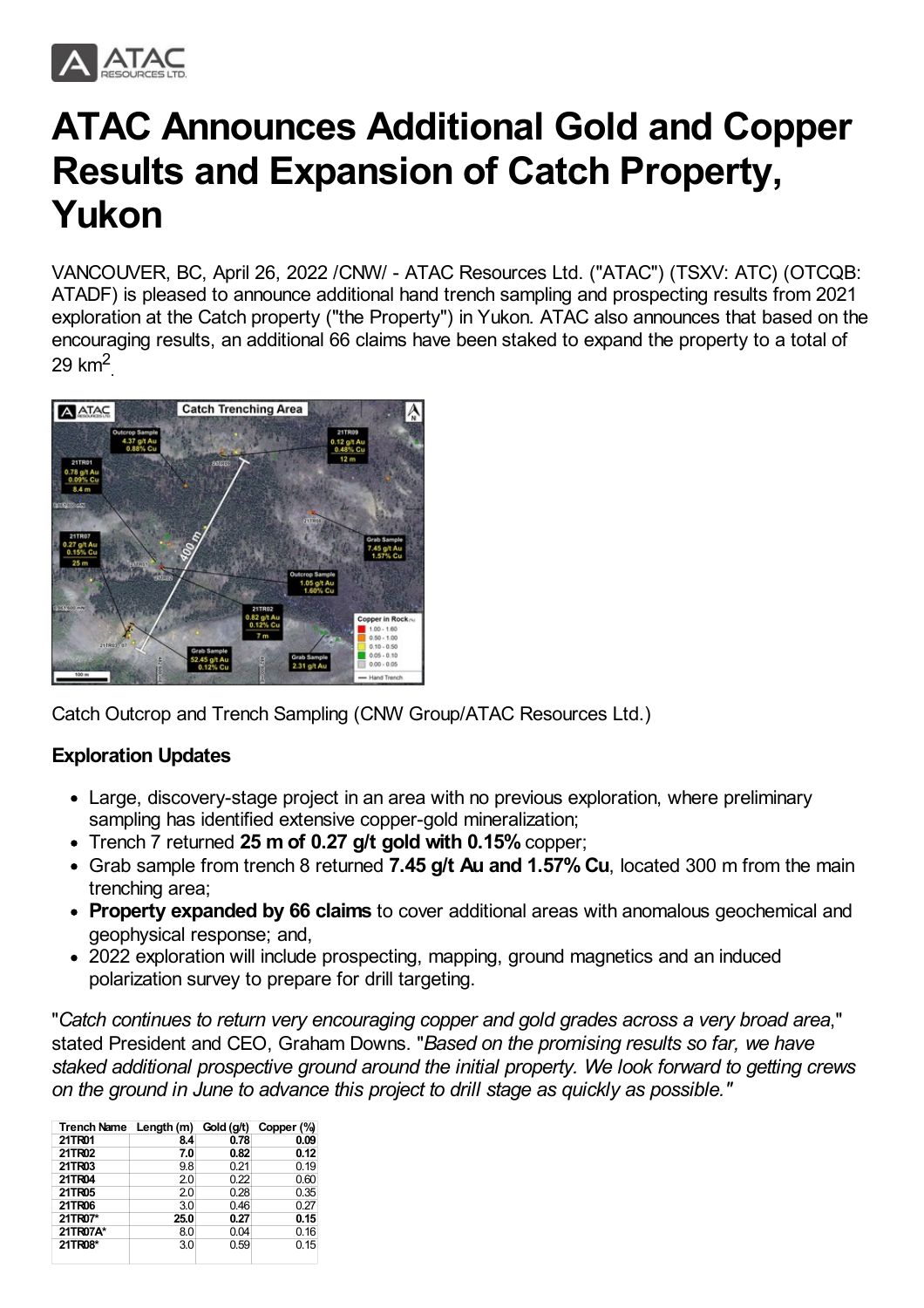**21TR09 12.0 0.12 0.48** Newly released results. Trenches 1-6 and 9 were previously released.

#### **Property Geology and Mineralization**

The Property lies within the Quesnel Terrane and is juxtaposed against the Stikine Terrane by the 1,000+ km long, deep seated, crustal scale strike-slip Teslin-Thibert fault approximately 3 km west of the Property boundary. The Quesnel and Stikine Terranes are characterized by similar Late Triassic to early Jurassic volcanic-plutonic arc complexes that are well-endowed with copper-goldmolybdenum porphyry deposits (ex. Mt. Milligan, KSM, Red Chris, Mt. Polley, Highland Valley Copper, etc.).

The Property is underlain by augite phyric basalt of the Semenof Formation, centered on a 7 x 3 km regional magnetic high. Bedrock exhibits strong propylitic alteration and intense localized oxidation, brecciation and malachite staining.

The geology, alteration and mineralization observed throughout the Property are all indicative of a nearby copper-gold±molybdenum bearing porphyry system.

The property is under option from a Yukon prospector, and ATAC can earn up to a 100% interest in the property. For more information, see ATAC news release dated January 25, 2022.

## **QA/QC**

Results reported in this release are from samples collected by the Property vendor and have not been independently verified by ATAC. Analytical work for these samples was completed by Bureau Veritas, with sample preparation in Whitehorse, Yukon and geochemical analysis in Vancouver, British Columbia. All samples were analyzed for 36 elements using the AQ201 method which involves aqua regia digestion of a 15 g charge followed by analysis with inductively coupled plasma atomic emission spectrometry and inductively couple plasma mass spectroscopy. Over limit values for copper were determined by the AQ370 method which involves an aqua regia digestion followed by inductively coupled plasma atomic emission spectroscopy.

Results referenced in this release represent highlight results only and include results from 2021 and previous years. Below detection values for gold, copper, molybdenum, and silver have been encountered in soil and rock samples in these target areas.

The technical information in this news release has been approved by Adam Coulter, M.Sc., P.Geo., VP Exploration for ATAC and a qualified person for the purposes of National Instrument 43-101.

#### **About ATAC**

ATAC Resources is a well-financed Canadian exploration company focusing on exploring for gold and copper in Yukon, BC, and Nevada. Work on its  $\sim$ 1,700 km<sup>2</sup> Rackla Gold Property in Yukon has resulted in the Osiris Project Inferred Mineral Resource of 1,685,000 oz of gold at an average grade of 4.23 g/t (in 12.4 Mt), the Tiger Deposit Measured & Indicated Mineral Resource of 464,000 oz of gold at an average grade of 3.19 g/t (in 4.5 Mt), a positive Preliminary Economic Assessment for the Tiger Gold Deposit (Pre-tax NPV of \$118.2M and IRR of 54.5%), and numerous early-stage gold and base metal discoveries. ATAC is well-financed with approximately \$9 million in working capital.

On behalf of ATAC Resources Ltd.

Graham Downs, President and CEO

NEITHER THE TSX VENTURE EXCHANGE NOR ITS REGULATION SERVICES PROVIDER (AS THAT TERM IS DEFINED IN THE POLICIES OF THE TSX VENTURE EXCHANGE) ACCEPTS